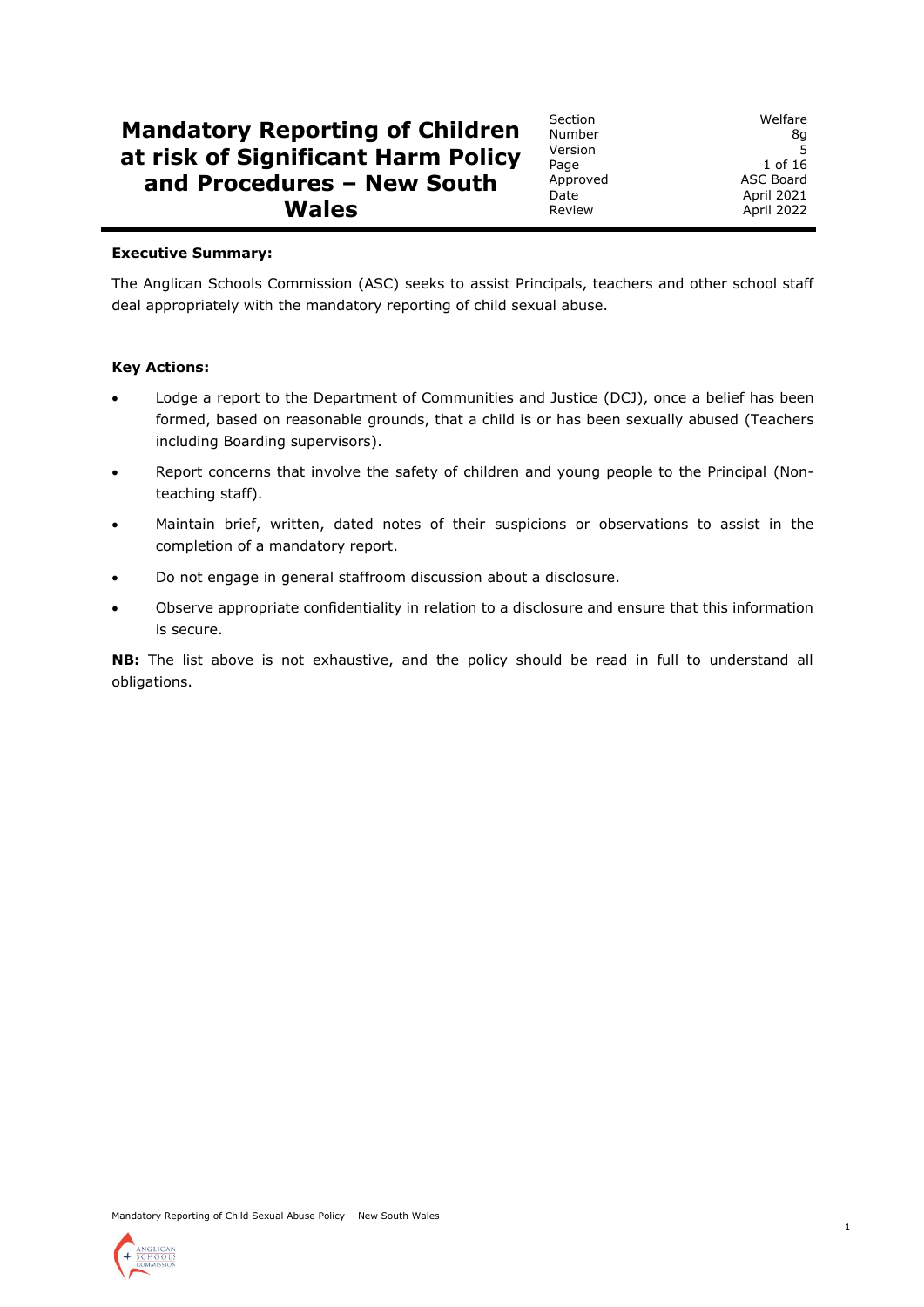# **1. Purpose**

The Anglican Schools Commission (ASC) has developed this policy and procedures document in line with the requirements of the Children and Young Persons (Care and Protection) Act 1998. Its aim is to assist Principals, teachers and other school staff to deal appropriately with the mandatory reporting of children at significant harm. All children have a right to be protected from harm and all school staff have a duty of care to students during school hours and at other times when staff/student relationships exist.

This policy is designed to be read in conjunction with the *Child Protection Policy – New South Wales* and the *Reporting of Allegations of Reportable Conduct Policy and Procedures – New South Wales*.

# **2. Definitions**

2.1 What is mandatory reporting?

Mandatory reporting legislation in New South Wales requires specific people or professionals to report, where they have reasonable grounds to suspect that a child (under 16 years of age) is at risk of significant harm, report to the Department of Communities and Justice (DCJ) as soon as practicable, the name, or a description of the child and the grounds for suspecting that the child is at risk of significant harm.

In addition, while not mandatory, the ASC considers that a report should also be made to the DCJ where there are reasonable grounds to suspect a young person (16 or 17 years of age) is at risk of significant harm and there are current concerns about the safety, welfare and wellbeing of the young-person.

2.2 Who are Mandatory Reporters?

Under the Care and Protection Act persons who:

- a. in the course of their professional work or other paid employment, delivers health care, welfare, education, children's services, residential services, or law enforcement, wholly or partly, to children; and
- b. hold a management position in an organisation, the duties of which include direct responsibility for, or direct supervision of, the provision of health care, welfare, education, children's services, residential services, or law enforcement, wholly or partly, to children; and
- c. in religious ministry, or a person providing religion-based activities to children (e.g., minister of religion, priest, deacon, pastor, rabbi, Salvation Army officer, church elder, religious brother or sister); and
- d. are registered psychologist providing a professional service as a psychologist (whether or not exclusively to children), are mandatory reporters.

All teachers are mandatory reporters. Other school employees may also be mandatory reporters based on the definition above.

2.3 Who is a 'child'?

A child is defined as a person who is under the age of 16 years. While the Care and Protection Act does not include young people aged 16 and 17 in this definition, the ASC considers that a report should also be made to the DCJ where there are reasonable grounds to suspect a young person (16 or 17 years of age) is at risk of significant harm and there are current concerns about the safety, welfare and well-being of the young person.

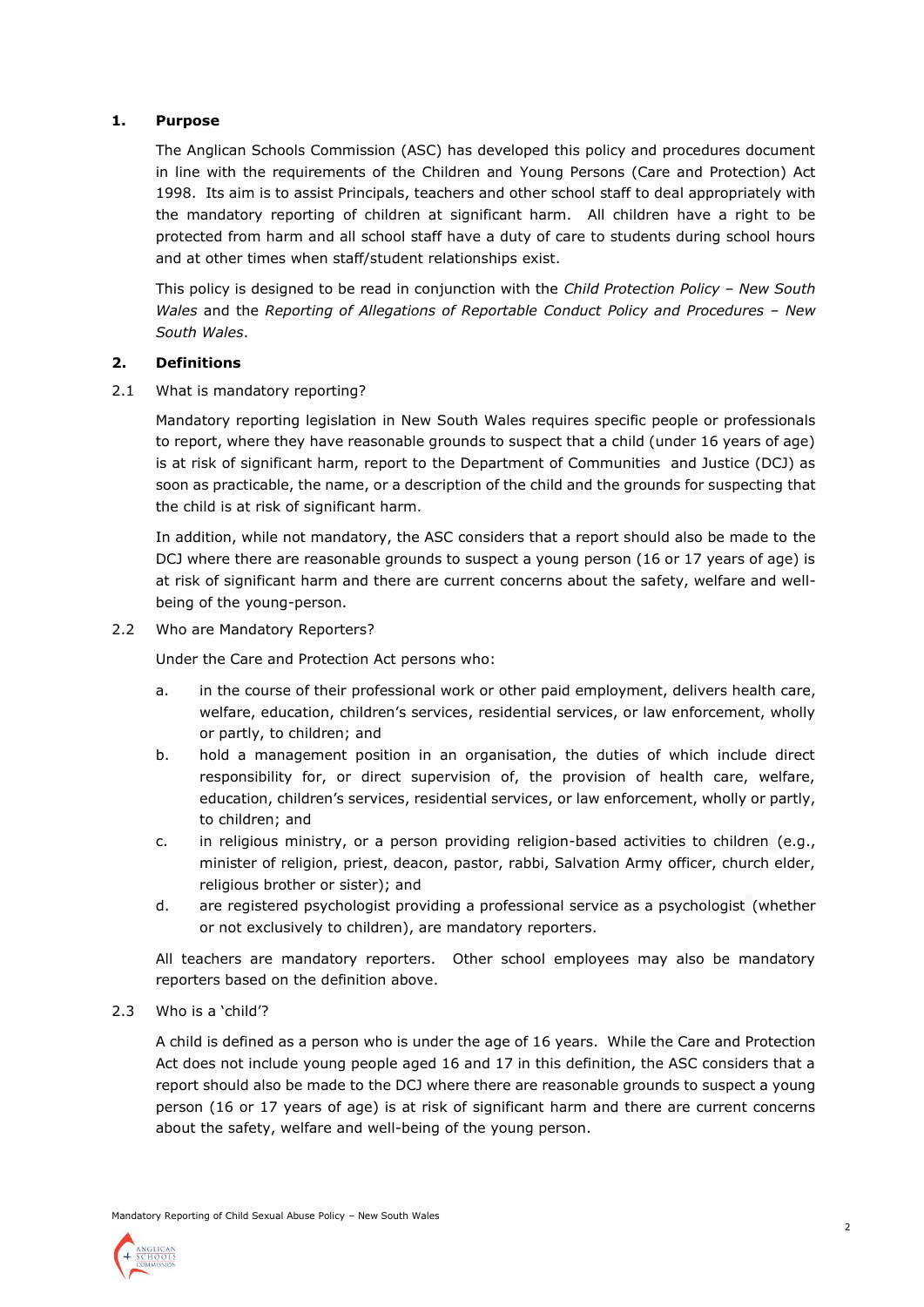2.4 Is a student aged 18 and over a 'child'?

Students aged 18 and over may attend school but are legally considered adults and as such the DCJ does not have a child protection mandate for them. They can be considered potentially vulnerable, however, and in need of specialist services and schools do owe a duty of care towards them. Schools should contact the Police when aware of any assault or crime against a young adult.

2.5 What are 'reasonable grounds'?

'Reasonable grounds' refers to the need to have an objective basis for suspecting that a child or young person may be at risk of significant harm, based on:

- a. first hand observations of the child, young person or family
- b. what the child, young person, parent or another person has disclosed
- c. what can reasonably be inferred based on professional training and / or experience?

'Reasonable grounds' does not mean that you are required to confirm your suspicions or have clear proof before making a report.

2.6 What is 'significant harm'?

A child or young person is 'at risk of significant harm' if current concerns exist for the safety, welfare or well-being of the child or young person because of the presence, to a significant extent, of any one or more of the following circumstances:

- a. the child's or young person's basic physical or psychological needs are not being met or are at risk of not being met,
- b. the parents or other caregivers have not arranged and are unable or unwilling to arrange for the child or young person to receive necessary medical care,
- b1 in the case of a child or young person who is required to attend school in accordance with the Education Act 1990 —the parents or other caregivers have not arranged and are unable or unwilling to arrange for the child or young person to receive an education in accordance with that Act,
- c. the child or young person has been, or is at risk of being, physically or sexually abused or ill-treated,
- d. the child or young person is living in a household where there have been incidents of domestic violence and, as a consequence, the child or young person is at risk of serious physical or psychological harm,
- e. a parent or other caregiver has behaved in such a way towards the child or young person that the child or young person has suffered or is at risk of suffering serious psychological harm,
- f. the child was the subject of a pre-natal report under section 25 of the Care and Protection Act and the birth mother of the child did not engage successfully with support services to eliminate, or minimise to the lowest level reasonably practical, the risk factors that gave rise to the report.
- 2.7 What is Child Abuse and Neglect?

There are different forms of child abuse. These include neglect, sexual, physical and emotional abuse.

2.7.1 **Neglect** is when a parent or caregiver cannot regularly give a child the basic things needed for their proper growth and development, such as food, clothing, shelter, medical and dental care and adequate supervision, and enough parenting and care.

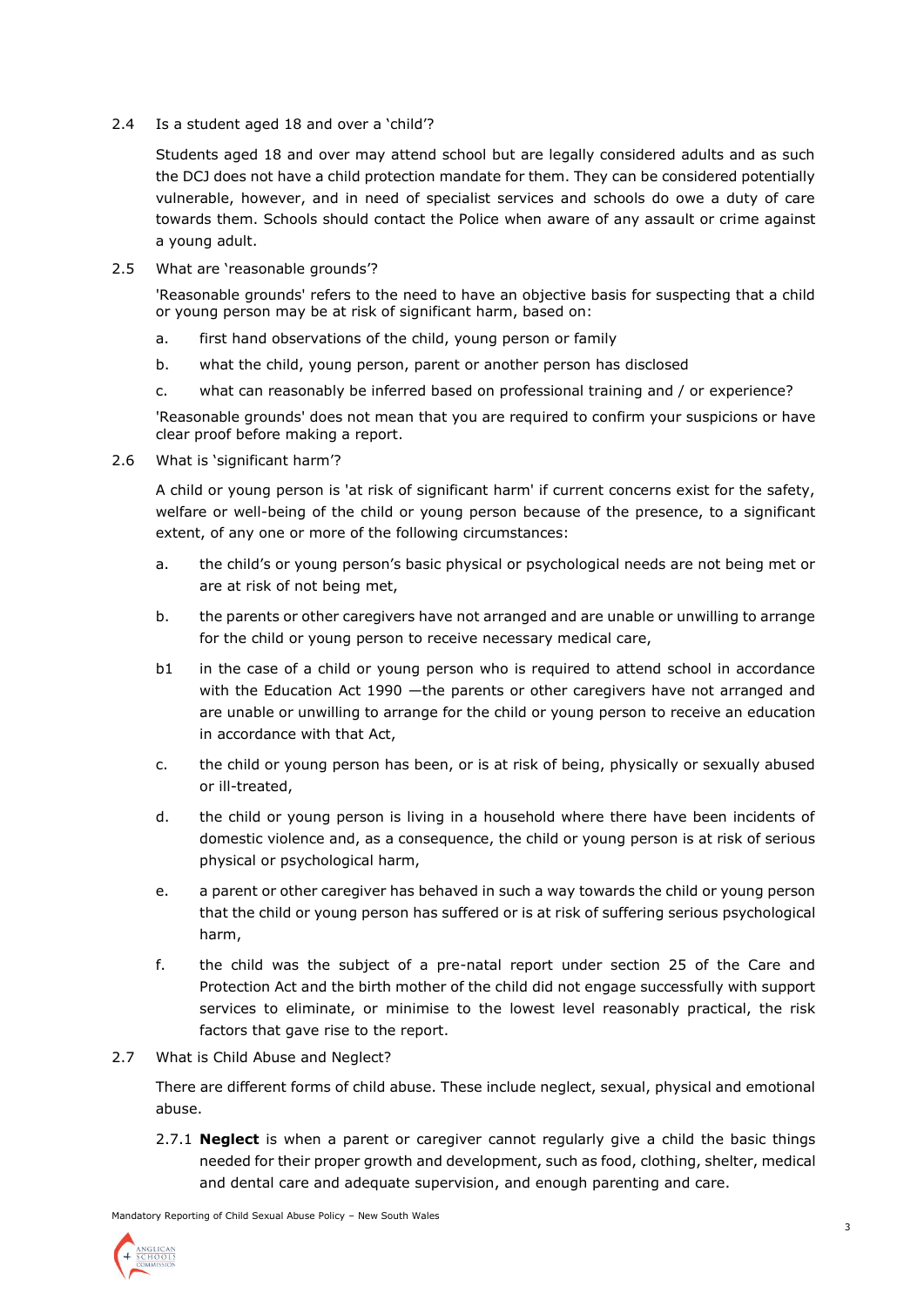2.7.2 **Physical abuse** is a non-accidental injury or pattern of injuries to a child or young person caused by a parent, caregiver or any other person. It includes but is not limited to injuries which are caused by excessive discipline, severe beatings or shakings, cigarette burns, attempted strangulation and female genital mutilation. Injuries include bruising, lacerations or welts, burns, fractures or dislocation of joints.

The application of any unreasonable physical force to a child is a crime in NSW. For example, hitting a child around the head or neck, or using a stick, belt or other object to discipline or punishing a child or young person (in a manner that is not trivial or negligible) may be considered a crime.

2.7.3 Serious **psychological harm** can occur where the behaviour of their parent or caregiver damages the confidence and self-esteem of the child or young person, resulting in serious **emotional disturbance or psychological trauma**.

Although it is possible for 'one-off' incidents to cause serious harm, in general it is the frequency, persistence and duration of the parental or carer behaviour that is instrumental in defining the consequences for the child or young person.

This can include a range of behaviours such as excessive criticism, withholding affection, exposure to domestic violence, intimidation or threatening behaviour.

2.7.4 **Sexual abuse** is when someone involves a child or young person in a sexual activity by using their power over them or taking advantage of their trust. Often children or young people are bribed or threatened physically and psychologically to make them participate in the activity. Sexual abuse is a crime.

Child wellbeing concerns are safety, welfare or wellbeing concerns for a child or young person that do not meet the mandatory reporting threshold, risk of significant harm.

A list of possible indicators is provided in Section 3.

2.8 What is grooming?

**Grooming** or procuring a child under the age of 16 years for unlawful sexual activity is a sexual offence. Grooming is also a form of sexual misconduct. As grooming is a sexual offence if the alleged victim is under 16 years old, caution should be exercised before reaching a grooming finding (particularly in cases where the behaviour is directed towards a child under 16 years). As an alternative to grooming, in many cases it will be more appropriate to consider whether there has been a 'crossing of professional boundaries' and/or other more overt sexual behaviour.

Further, behaviour should only be seen as 'grooming' where there is evidence of a pattern of conduct that is consistent with grooming the alleged victim for sexual activity, and that there is no other reasonable explanation for it. The types of behaviours that may lead to such a conclusion include (but are not limited to) the following:

- a. Persuading a child or group of children that they have a 'special' relationship, for example by:
	- o Spending inappropriate special time with a child
	- o Inappropriately giving gifts
	- o Inappropriately showing special favours to them but no other children
	- o Inappropriately allowing child to overstep rules
	- o Asking the child to keep this relationship to themselves.
- b. Testing boundaries, for example by:
	- o Undressing in front of a child

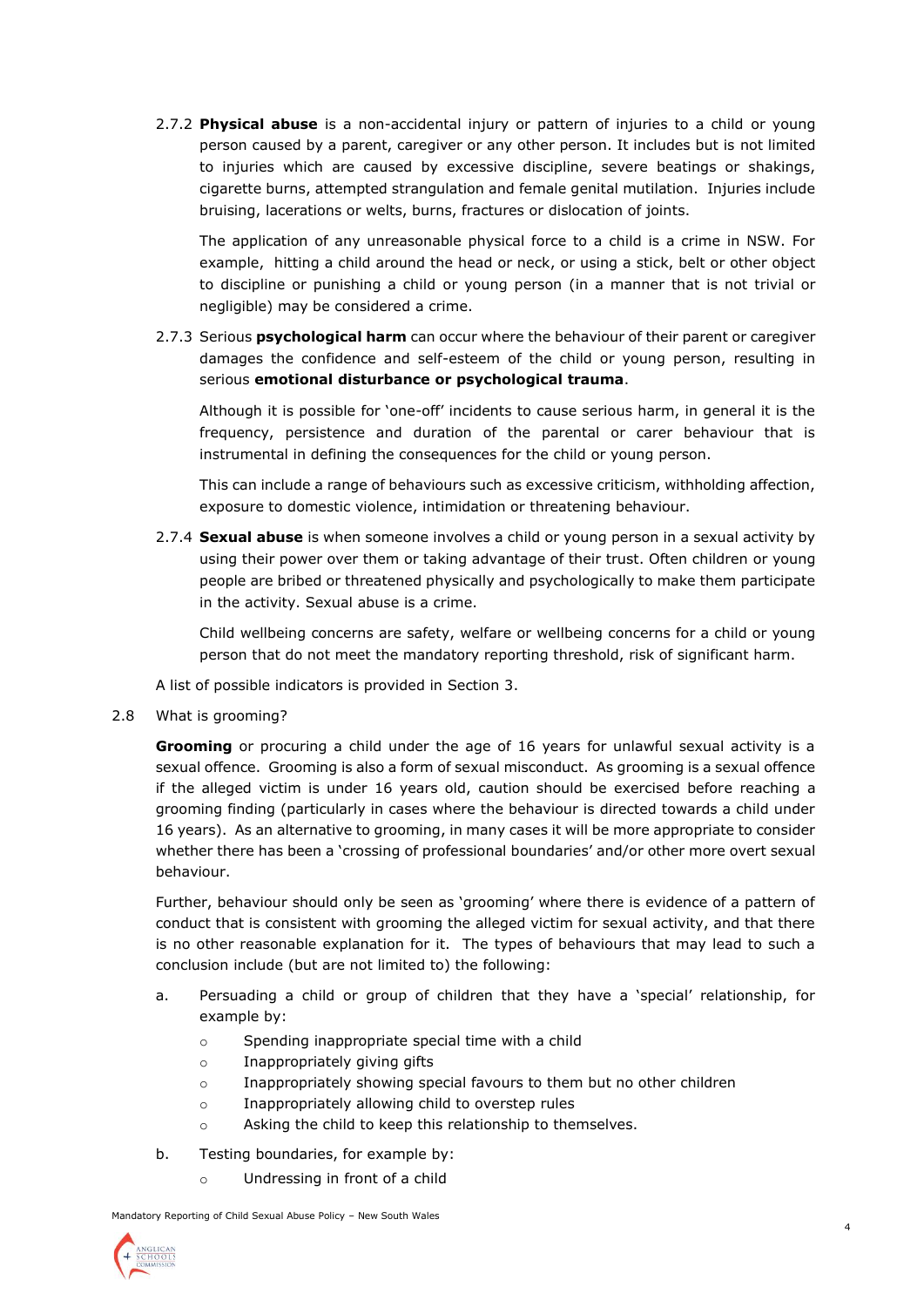- o Encouraging inappropriate physical contact (even where it is not overtly sexual)
- o Talking about sex
- o 'accidental' intimate touching.
- c. Inappropriately extending a relationship outside of work (except where it may be appropriate – for example where there was a pre-existing friendship with the child's family or as part of normal social interaction in the community).
- d. Inappropriate personal communication (including emails, telephone calls, text messaging, social media and web forums) that explores sexual feelings or intimate personal feelings with a child.

An adult requesting that a child keep any aspect of their relationship secret or using tactics to keep any aspect of the relationship secret, would generally increase the likelihood that grooming is occurring.

# **3. Indicators of Sexual Abuse**

The following list of indicators is not exhaustive but is a list of possible indicators as provided by the DCJ.

A single indicator may not always provide conclusive evidence; however, a combination of several indicators should be treated very seriously. The examples of indicators listed may not necessarily be exclusive to a single category.

Indicators should be considered in the context of their consistency with the child's medical history, developmental stage, capabilities and characteristic behaviour or attitudes.

Absence of any indicators does not necessarily mean that a child has not been abused. Professional judgment should also be used when considering whether teachers believe that a child has been abused.

# **Neglect**

## **Signs in children and young people**

- Low weight for age and/or failure to thrive and develop
- Untreated physical problems e.g. sores, serious nappy rash and urine scalds, significant dental decay
- Poor standards of hygiene i.e. child or young person consistently unwashed
- Poor complexion and hair texture
- Child not adequately supervised for their age
- Scavenging or stealing food and focus on basic survival
- Extended stays at school, public places, other homes
- Longs for or indiscriminately seeks adult affection
- Rocking, sucking, head-banging
- Poor school attendance

## **Signs in parents or caregivers**

- Unable or unwilling to provide adequate food, shelter, clothing, medical attention, safe home conditions
- Leaving the child without appropriate supervision
- Abandons the child or young person
- Withholding physical contact or stimulation for prolonged periods
- Unable or unwilling to provide psychological nurturing
- Has limited understanding of the child or young person's needs

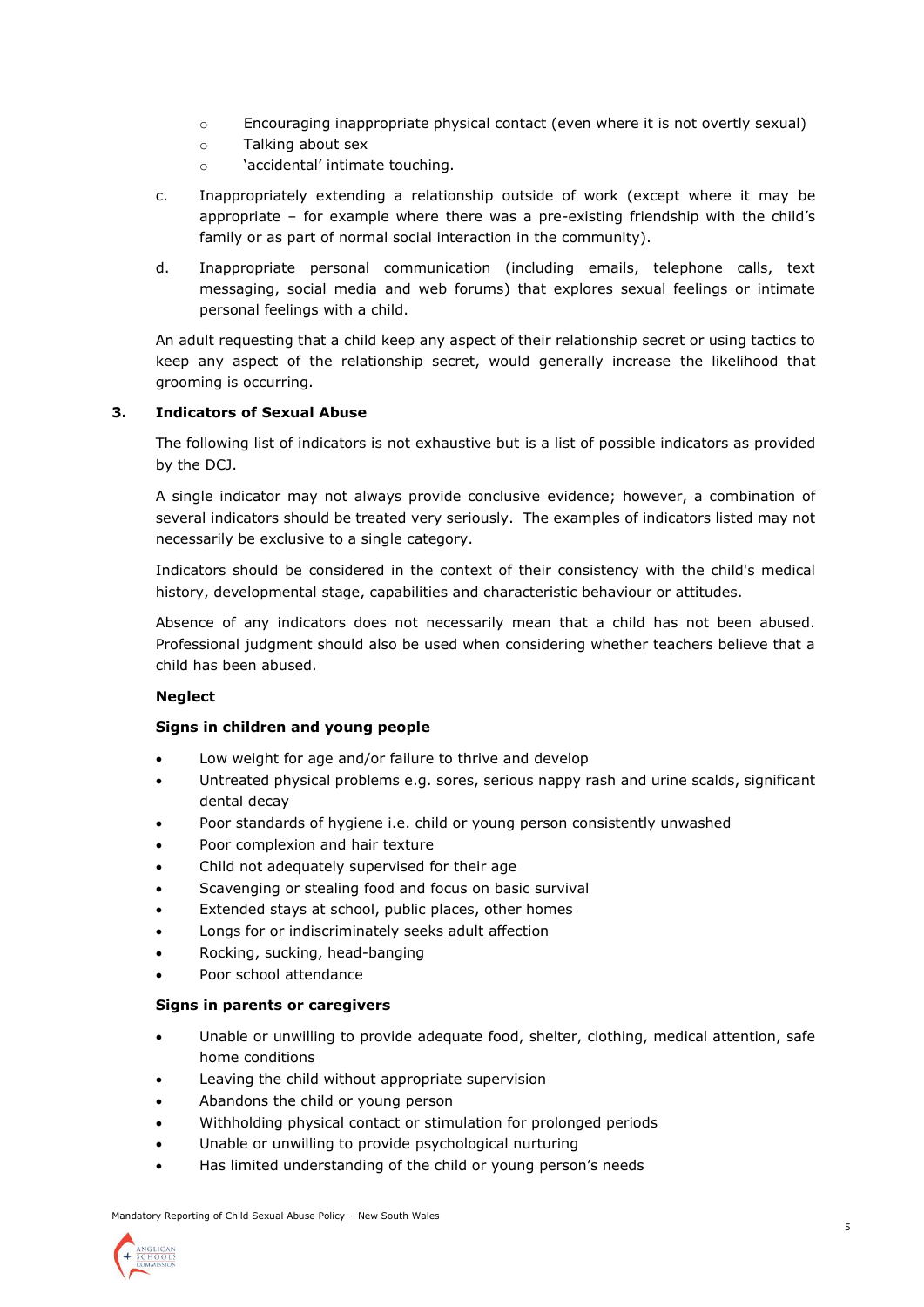• Has unrealistic expectations of the child or young person

# **Physical abuse**

# **Signs in children**

- Bruising to face, head or neck, other bruising and marks which may show the shape of the object that caused it e.g. belt buckle, hand print
- Lacerations and welts
- Drowsiness, vomiting, fits or pooling of blood in the eyes, which may suggest head injury
- Adult bit marks and scratches
- Fractures of bones, especially in children under three years old
- Dislocations, sprains, twisting
- Burns and scalds (including cigarette burns)
- Multiple injuries or bruises
- Explanation of injury offered by the child or young person is not consistent with their injury
- Abdominal pain caused by ruptured internal organs, without a history of major trauma
- Swallowing of poisonous substances, alcohol or other harmful drugs
- General indicators of female genital mutilation e.g. having a 'special operation'

## **Signs in parents or caregivers**

- Frequent visits with the child or young person in their care to health or other services with unexplained or suspicious injuries, swallowing of non-food substances or with internal complaints
- Explanation of injury offered by the parent is not consistent with the injury
- Family history of violence
- History of their own maltreatment as a child
- Fears injuring the child or young person in their care
- Uses excessive discipline

## **Sexual**

## **Signs in children or young people**

- Bruising or bleeding in the genital area
- Sexually transmitted diseases
- Bruising to breasts, buttocks, lower abdomen or thighs
- Child or young person or their friend telling you about it, directly or indirectly
- Describing sexual acts
- Sexual knowledge or behaviour inappropriate for the child's age
- Going to bed fully clothed
- Regressive behaviour e.g. sudden return to bed-wetting or soiling
- Self-destructive behaviour e.g. drug dependency, suicide attempts, self-mutilation
- Child being in contact with a known or suspected paedophile
- Anorexia or over-eating
- Adolescent pregnancy
- Unexplained accumulation of money and gifts
- Persistent running away from home
- Risk taking behaviours self harm, suicide attempts

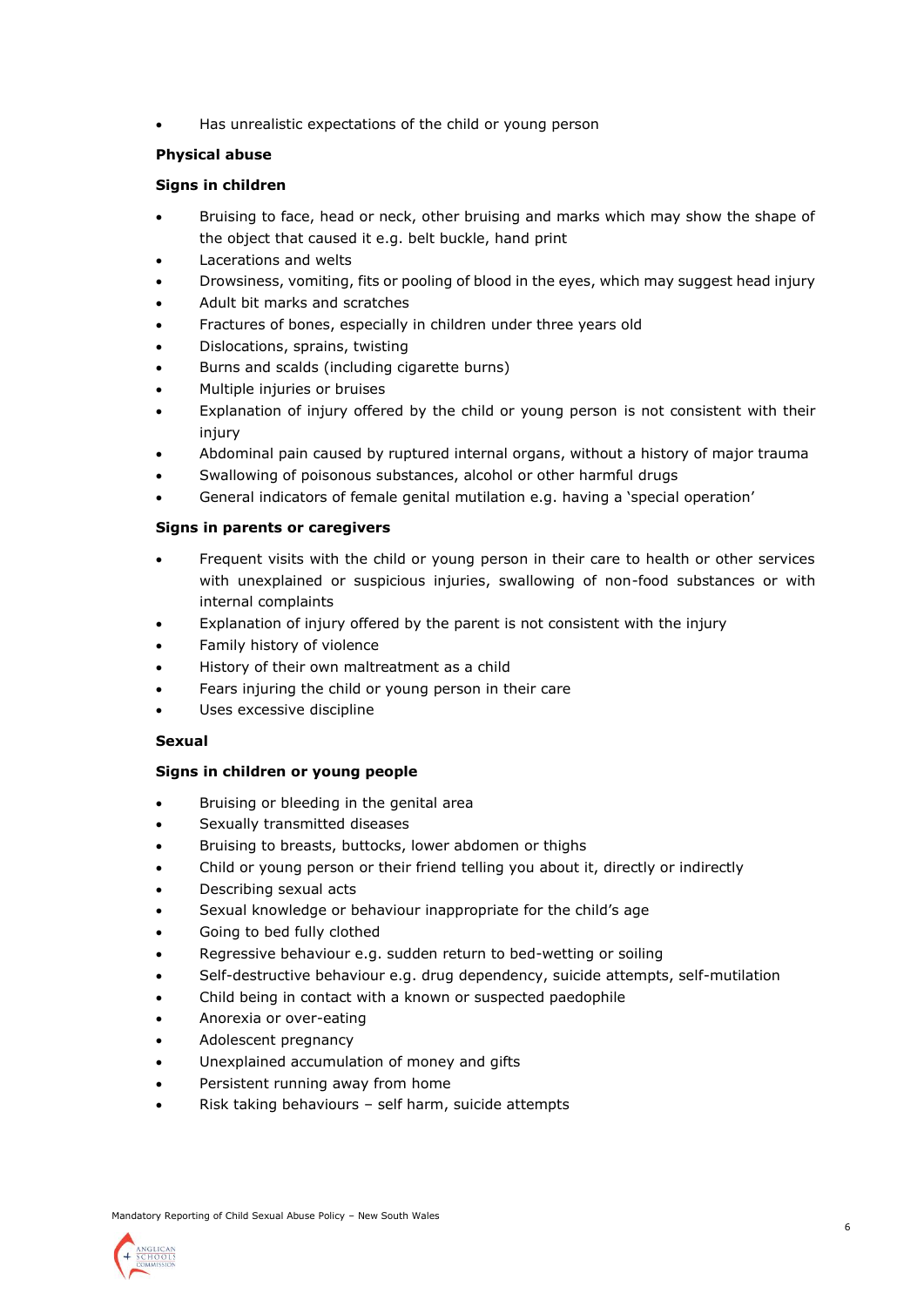## **Signs in parents or caregivers**

- Exposing the child or young person to prostitution or pornography or using a child for pornographic purposes
- Intentional exposure of a child to sexual behaviour of others
- Previous conviction or suspicion of child sexual abuse
- Coercing a child or young person to engage in sexual behaviour with other children
- Verbal threats of sexual abuse
- Denial of adolescent's pregnancy by family

## **Emotional abuse**

## **Signs in children**

- Constant feelings of worthlessness about life and themselves
- Unable to value others
- Lack of trust in people
- Lack of people skills necessary for daily functioning
- Extreme attention-seeking behaviour
- Is obsessively eager to please or obey adults
- Takes extreme risks, is markedly disruptive, bullying or aggressive
- Is highly self-critical, depressed or anxious
- Suicide threats or attempts
- Persistent running away from home

## **Signs in parents or caregivers**

- Constant criticism, belittling, teasing of a child or young person, or ignoring or withholding praise and attention
- Excessive or unreasonable demands
- Persistent hostility and severe verbal abuse, rejection and scapegoating
- Belief that a particular child or young person in their care is bad or 'evil'
- Using inappropriate physical or social isolation as punishment
- Domestic violence

## **4. Reporting Procedures for Mandatory Reporters**

- 4.1 Mandatory reporters have an obligation to take the necessary action to ensure a child is protected from further harm and are key in the identification of child abuse or neglect through personal observation or disclosure by the student concerned or a friend.
- 4.2 Once a mandatory reporter has formed a belief, based on reasonable grounds, that a child is at risk of significant harm, they are legally required to report to the DCJ. Reporting to the DCJ and, where necessary, the police, is generally undertaken by the Principal.

## **Phone: 132 111**

## **Website:**

## **<https://reporter.childstory.nsw.gov.au/s/> (eReport)**

If the mandatory reporter needs to make an immediate report about suspected risk of significant harm, they should contact the Child Protection Helpline using the most direct means possible. In some instances, the mandatory reporter will also need to arrange medical care and/or inform Police.

The Child Protection Helpline operates 24 hours a day, 7 days a week.

The mandatory reporter is protected by confidentiality legislation, except in limited

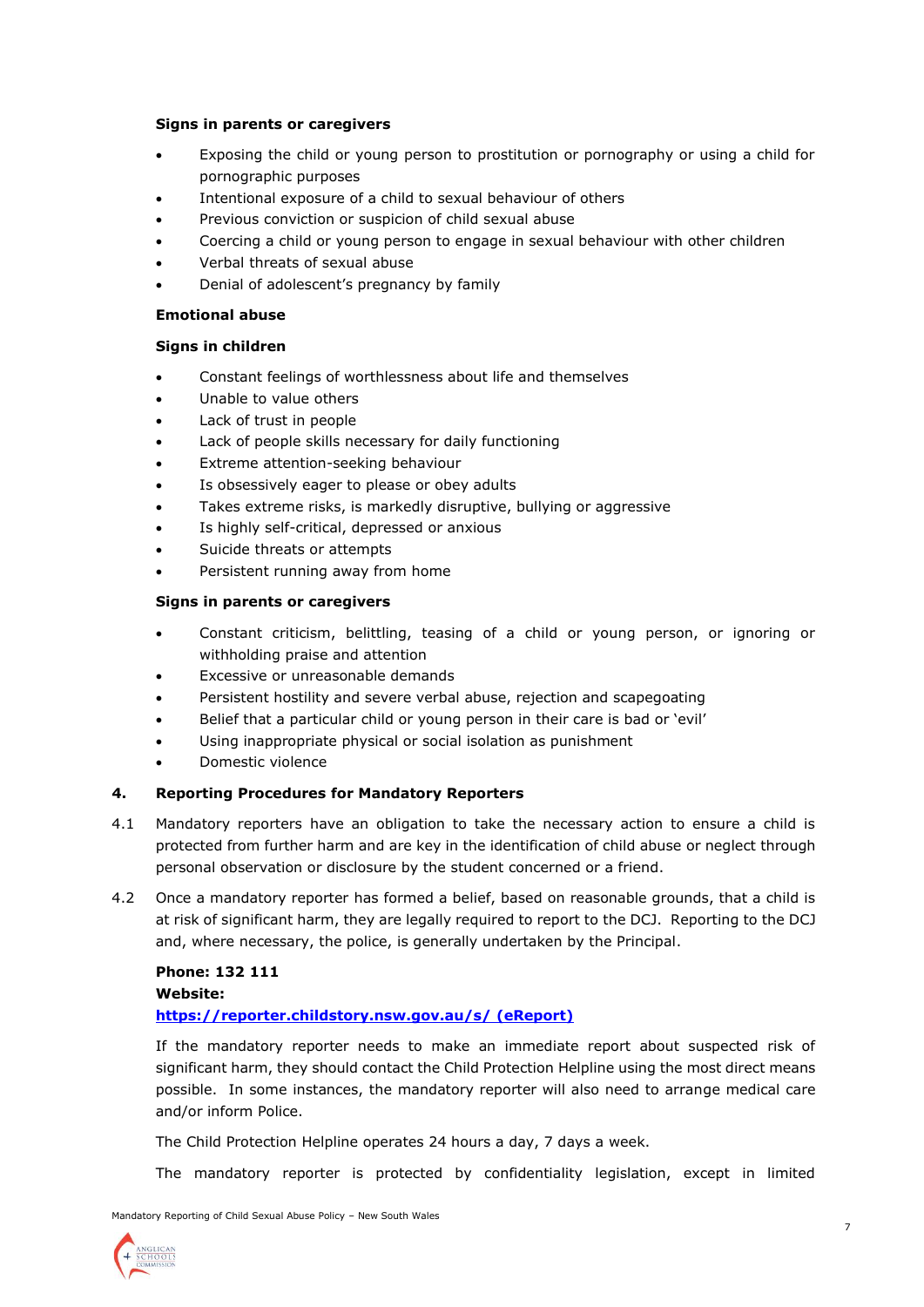circumstances. They are also protected from civil or criminal liability as long as the report was made in good faith.

The mandatory reporter is required to deal with the matter confidentially and only disclose it to the Principal or as required to comply with the mandatory reporting obligations. Failure to maintain confidentiality will not only be a breach of this policy, but could expose the mandatory reporter to potential civil proceedings for defamation.

- 4.3 It is **not** the mandatory reporter's role to conduct any investigation or to confront the suspected perpetrator or to intervene with the child's family. Mandatory reporters do not have to have proof or prove that a child or young person has been harmed. This is the responsibility of specialist child protection caseworker and possibly the Police.
- 4.4 Mandatory reporters who have concerns that child or young person is at risk of significant harm may consult with the Principal and other specialists, including the School Nurse, Pastoral Dean, School Chaplain, School Psychologist or School Counsellor on an as needs basis. The mandatory reporter should consult with the Principal as soon as possible to discuss whether the case reaches the threshold of 'risk of significant harm' and the steps required to report the matter.
- 4.5 Mandatory reporters are advised to keep brief, written, dated notes of their suspicions or observations to assist them in completing a mandatory report. Anecdotal records and other written information must be regarded as confidential and used in a professional manner. They may be subject to a court order that the records be made available to the court and to other persons for the purpose of legal proceedings. When and if appropriate they may give a copy of any notes to the Principal, who will store these confidential notes in a secure place.
- 4.6 The DCJ will provide advice if the mandatory reporter is unsure of what action to take.
- 4.7 If a child or young person starts to disclose in class or any other public area, the mandatory reporter should use the strategy of protective interrupting (see Appendix B for further information).
- 4.8 If a student discloses to a mandatory reporter in private and tries to elicit a promise that the mandatory reporter will not tell anyone, it is important for the mandatory reporter to explain that they have concerns about the student's safety and will have to take action to ensure the student is protected from further abuse. This may include discussing it with the Principal. (For detailed information about dealing with a disclosure, see the *Child Protection Policy - NSW*.)
- 4.9 School staff must not engage in general staffroom discussion about a disclosure.
- 4.10 School staff who have access to information regarding suspected or disclosed child abuse or neglect have a clear obligation to observe appropriate confidentiality in relation to the entire matter, and an obligation to ensure that this information is secure.
- 4.11 Advice must be sought from the DCJ or the Police prior to informing the parent/guardian of the concerns regarding the child.
- 4.12 Should allegations of any kind of abuse be made against the Principal, the mandatory reporter should not discuss this with the Principal but must go directly to the Chair of the School Council.

## **Notification Steps for completing a mandatory report of children at significant harm**

Student discloses sexual abuse or the teacher observes indicators of abuse or receives information from others

**TFACHER** forms belief based on reasonable grounds then makes a report as soon as is practicable



CHILD PROTECTION HELPLINE (DEPARTMENT OF COMMUNITIES AND JUSTICE)

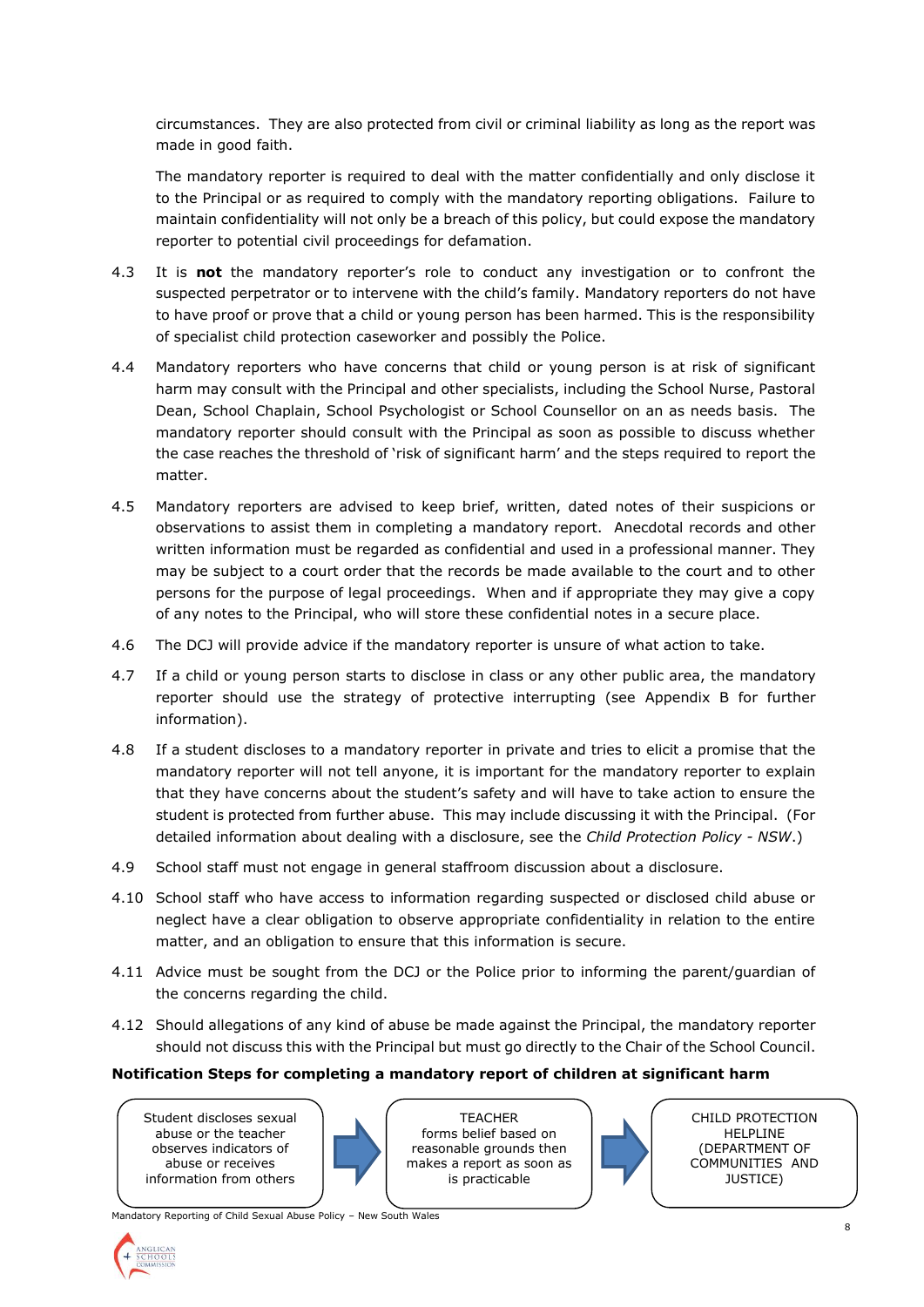# **5. Reporting Procedures for Non-Teaching Staff (non-mandatory reporters)**

- 5.1 Only certain staff at the school are mandatory reporters.
- 5.2 Non-teaching staff must report concerns that involve the safety of children and young people to the Principal.
- 5.3 Should the concern involve an allegation made against the Principal, the staff member should not discuss this with the Principal but must report directly to the Chair of the School Council and Chief Executive Officer (CEO) of ASC.

## **6. Roles and Responsibilities of other parties in relation to child sexual abuse**

**Note:** the full list of Roles and Responsibilities in all aspects of Child Protection are covered in the *Child Protection Policy - NSW* and must be read in conjunction with this policy.

- 6.1 The Anglican Schools Commission
	- 6.1.1 If a Principal is aware that a mandatory report has been made to the DCJ, the Principal should inform the CEO of the ASC as the official representative of the School Authority, and as part of the school's serious incident procedures.
	- 6.1.2 The ASC Office will:
		- Ensure ASC Board members participate in professional learning covering the Code of Conduct (specific to their role), their mandatory reporting obligations and all ASC policies and procedures at least annually.
		- Assist Principals in arranging appropriate professional development for designated staff in the principles, policy and procedures in child protection.
		- Assist Principals in arranging professional development for designated staff in a protective behaviours curriculum.
		- If necessary, assist the Principal or their delegate when a case of child sexual abuse is disclosed, where there are reasonable grounds to suspect that a child is at risk of significant harm, or where there has been a report of allegations of reportable conduct made, to follow the procedures on notification of abuse to the DCJ and The Office of the Children's Guardian (OCG).
		- Assist the Principal in ensuring that members of staff of the school making the referral are offered appropriate support to adjust to any consequences of the referral.
		- Provide any other assistance to the Principal or their delegate to ensure other aspects of the Child Protection Policy – NSW are met.

## 6.2 The Principal

- 6.2.1 The Principal is responsible for all aspects of school management including the management of suspected or disclosed incidents of child abuse and neglect and the role of Head of Agency for reports of allegations of reportable conduct.
- 6.2.2 Sections 3 6 of the *Reporting of Allegations of Reportable Conduct Policy and Procedures – New South Wales* lists all detailed responsibilities for the Principal in their capacity has Head of Agency.
- 6.2.3 The Principal must ensure that the school's pastoral care and/or curriculum structures address the issue of child sexual abuse and protective behaviours.

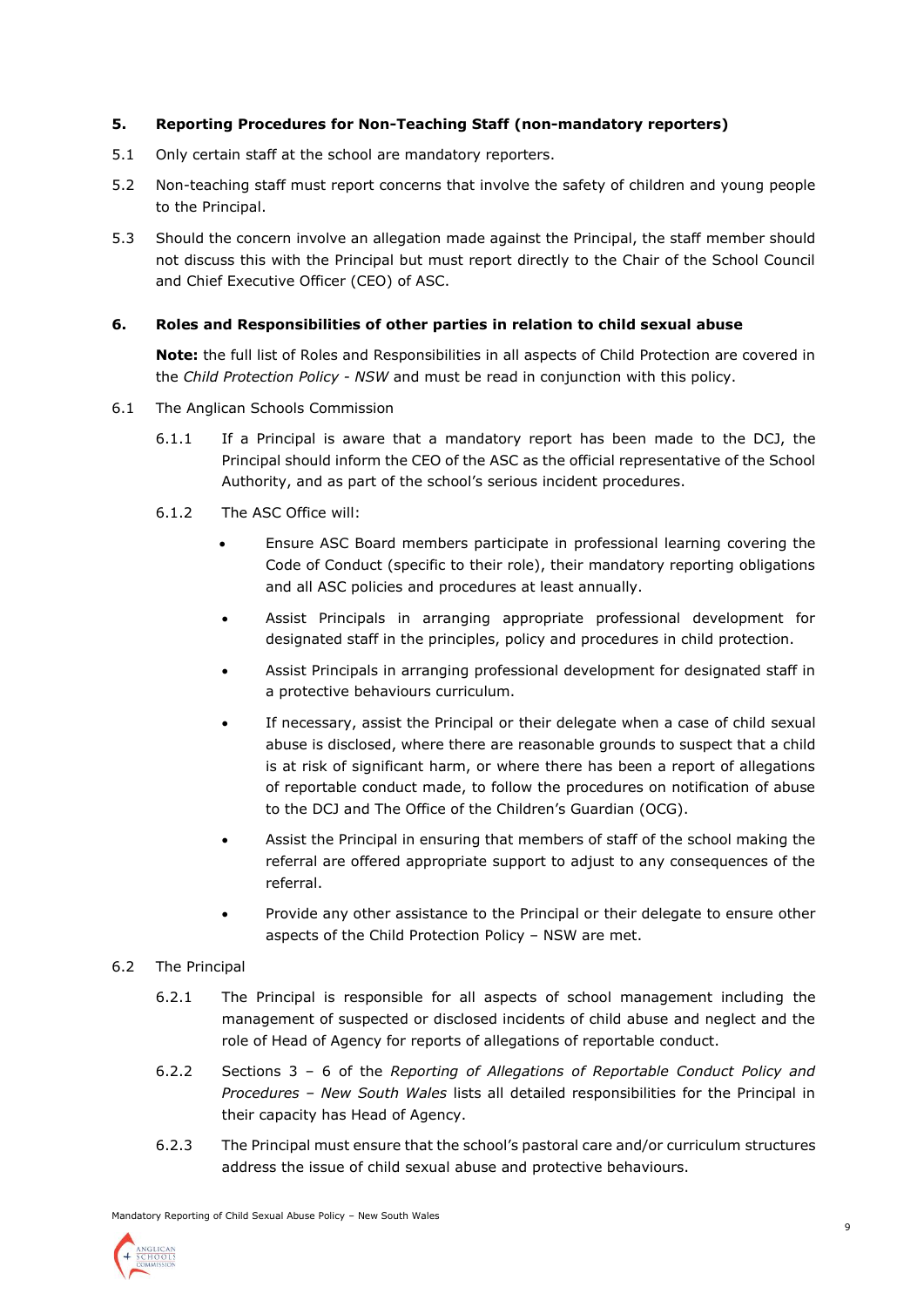- 6.2.4 The Principal must ensure that all staff members receive appropriate training in the detection and reporting of child sexual abuse. Further information on the detection and reporting of child abuse is provided in the policies listed in Section 3.
- 6.2.5 The Principal must ensure that all employees and volunteers are fit and proper persons to work with children via Working with Children Checks and Police Clearances (if required). The Principal must, access the Working with Children website to verify the employee or volunteer's details online. A record of the verification details must be kept. Further advice on recruitment of staff and volunteers is provided in Appendix B. Details on the Working with Children Checks is provided in Appendix C.
- 6.2.6 A mandatory report to the DCJ and, where necessary, the Police, will be undertaken by the Principal.
- 6.2.7 If a mandatory reporter has a concern that a child or young person is at risk of significant harm, they must inform the Principal as soon as possible to discuss whether the case reaches the threshold of 'risk of significant harm' and the steps required to report the matter.
- 6.2.8 The Principal should nominate another senior staff member as the contact point for staff in case they are not available.
- 6.2.9 If the Principal or nominated senior staff member is not available and there is immediate danger to the child or young person, the mandatory reporter will contact the Police and/or Child Protection Helpline directly and advise the Principal as soon as possible.
- 6.2.10 The Principal's role is **not** to investigate any disclosure or strong concern about the well-being of a student, but they **must** report the matter to the DCJ, and to the CEO of the ASC.
- 6.2.11 Where a mandatory report has been made, the Principal must report to the DCJ when a case of child abuse or neglect is disclosed, or where there are reasonable grounds to suspect that a child is at risk of significant harm.
- 6.2.12 Advice must be sought from the Ombudsman, the DCJ or the Police prior to providing any information to others, including the parents/guardians, about the report or the child concerned.
- 6.2.13 Should any disclosure or concern of sexual abuse relate to the behaviour of a staff member, the Principal must report the matter to the Professional Standards Unit (PSU) of the Diocese of Melbourne and to the CEO of the ASC. The Principal must also report to the Ombudsman. See Reporting of Allegations of Reportable Conduct Policy and Procedures – New South Wales for further information. The identity of the reporter must be protected at all times, in line with the relevant legislations.
- 6.2.14 The Principal must retain records of all communication with the DCJ, the Police, the PSU and the CEO of the ASC and the subsequent actions, of which they are privy. All records must be stored in a secure place to ensure confidentiality and kept separate from any other file on the student. There should be an indication on the student's general file that other confidential records are being kept separately without revealing the nature of those records.
- 6.2.15 The Principal, with the assistance of the appropriate Pastoral Care Staff (such as the School Chaplain, Pastoral Dean, Psychologist, Nurse, or Counsellor), must undertake ongoing support for the teacher, the student, the person subject of the allegation

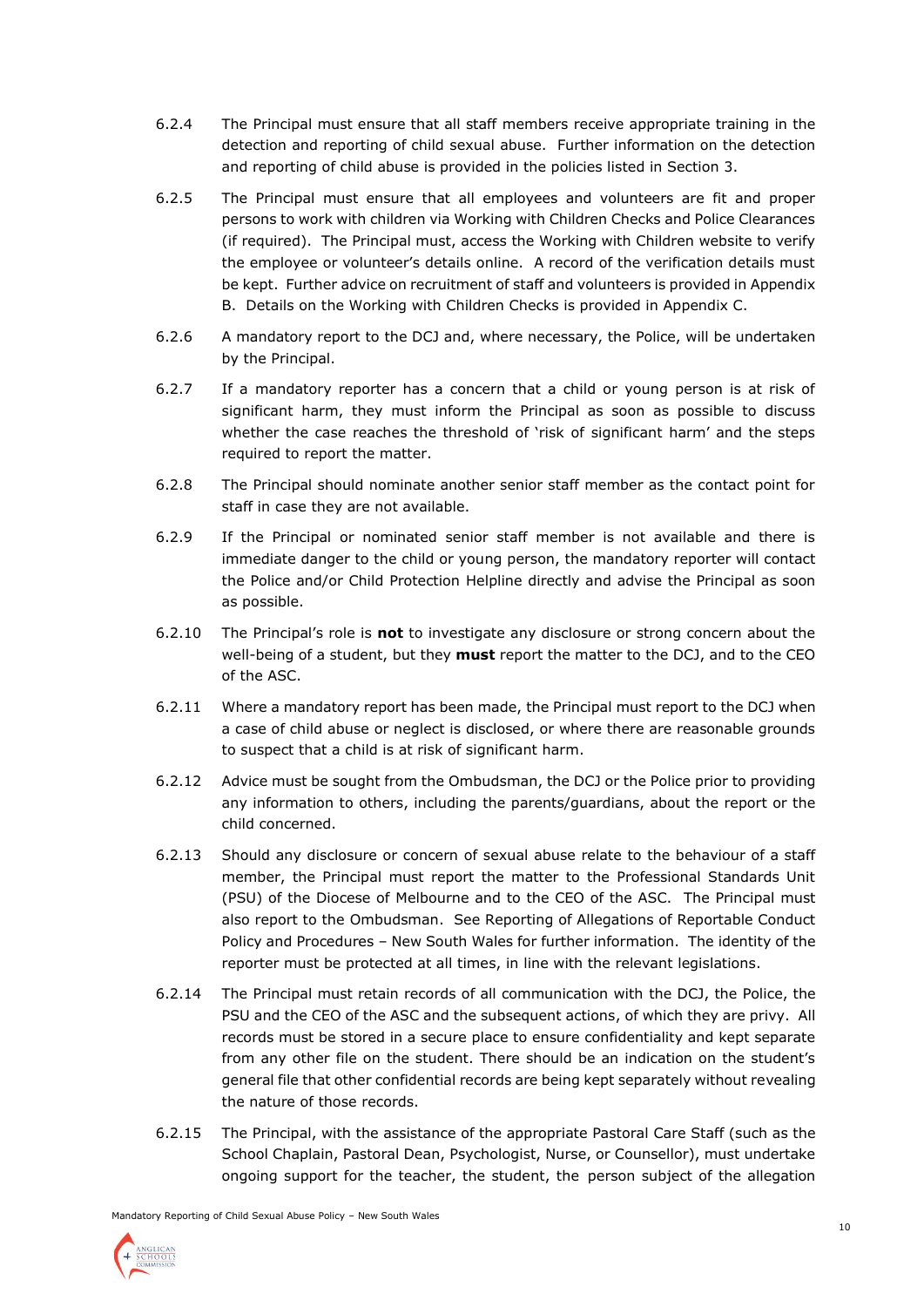(PSOA) and anyone else affected by this process or its outcomes, as required.

- 6.2.16 The Principal must inform parents and guardians about the school's Child Protection Policy, the protective behaviours curriculum, the Staff Code of Conduct, and when, how and who to tell if they have concerns about grooming or child abuse or neglect. This could be done by including the information in a Parent Handbook or similar, thereby ensuring that all new parents are kept informed.
- 6.2.17 The Principal must inform the School Council of Mandatory Reports/Serious Incidents within their Principal's Report. (See Appendix C for format)
- 6.3 Department of Communities and Justice
	- 6.3.1 The main focus of the Department of Communities and Justice (DCJ) is on supporting vulnerable families and the safety and wellbeing of children and young people and protecting them from harm, abuse and neglect.
	- 6.3.2 In the case of a mandatory reporter, **the mandatory reporter** must provide a report to the Child Protection Helpline of the DCJ.
	- 6.3.3 The DCJ has the responsibility of deciding how to proceed with reports and will supply feedback to the reporter.
	- 6.3.4 The Child Protection caseworker, accessed through the Child Protection Helpline, can assist if either the Principal or the teacher is concerned about a child and unsure of what action to take.
	- 6.3.5 The DCJ has the authority to interview the child at school before contact is made with the parent/guardian. The Principal will be notified by the DCJ before the interview and the child may be given the option of having support at the interview from a staff member of their choosing. The ability to have a support person will be at the discretion of the DCJ.
	- 6.3.6 The DCJ may remove a child from school if they have the permission of the parent/guardian. They may also apprehend a child without warrant and take them into care if they believe that the child is in need of care and protection.
- 6.4 The New South Wales Police
	- 6.4.1 The New South Wales Police may play a role in responding to allegations of child abuse and neglect when informed by the DCJ, or when referring information to the DCJ, or when referred by the Ombudsman.
	- 6.4.2 In the case of a mandatory report, the DCJ will forward all reports that have a criminal element and require police response to the New South Wales Police.
- 6.5 The Professional Standards Unit of the Diocese of Melbourne (on behalf of the Diocese of Wangaratta)
	- 6.5.1 The Professional Standards Unit (PSU) investigates reports of sexual misconduct and child abuse made against an employee of the Anglican Church and its incorporated bodies and unincorporated organisations.
	- 6.5.2 School Principals must refer to the PSU any disclosures or strong concerns relating to the behaviour of staff members. The identity of the reporter must be protected at all times, in line with the relevant legislation. The ASC CEO is to be advised of such reports.
	- 6.5.3 The PSU will investigate the matter and make a recommendation to the school.

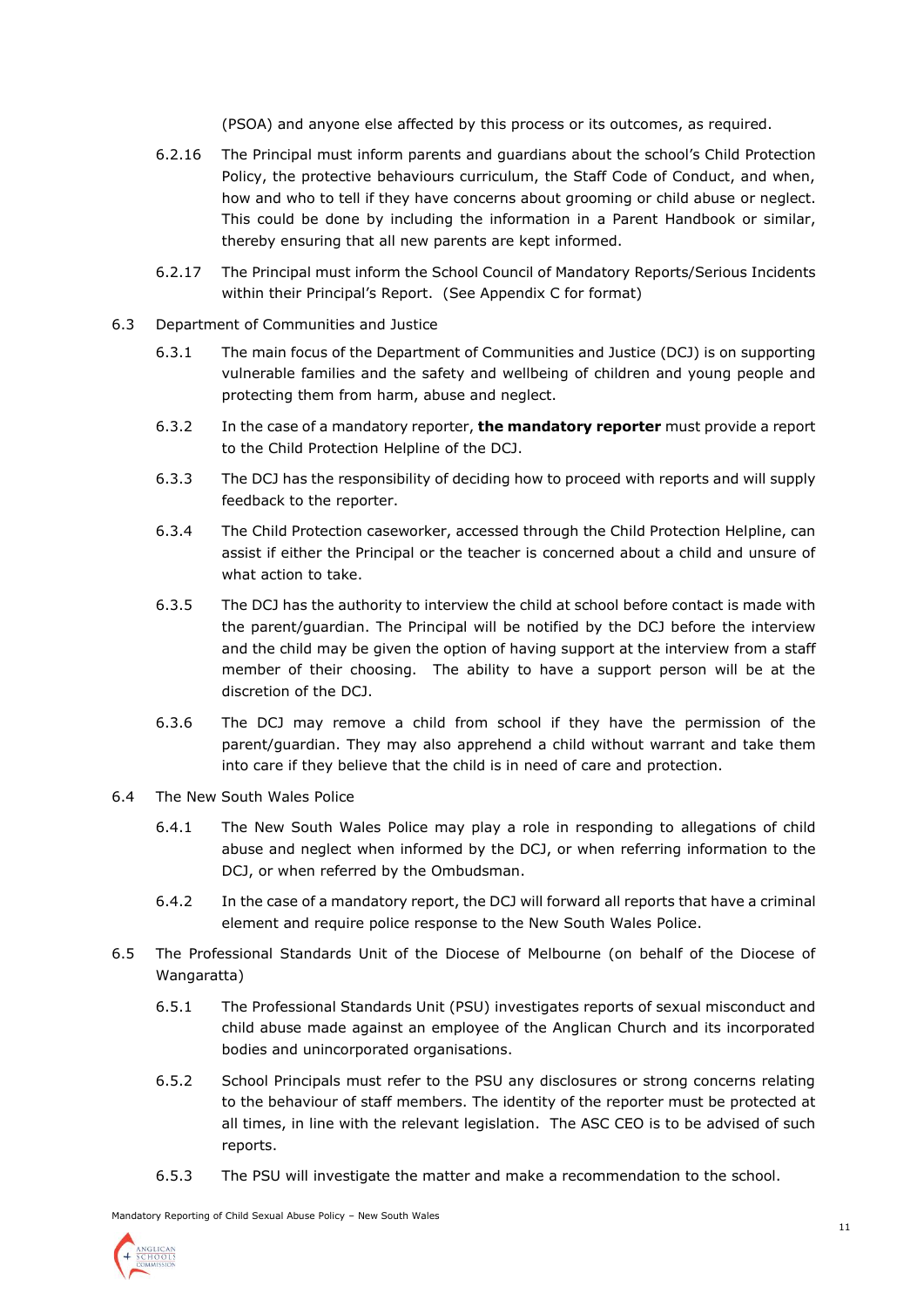## **Questions and Concerns**

#### **Must I keep written records?**

As a teacher you should keep brief written records of your observations including dates, the nature of the indicators and injuries, if any. Principals are also expected to keep written records of the notification. Student Services personnel should also keep records of their involvement in such cases (e.g. the school nurse should keep records of physical indicators, and the Chaplain and other Student Services personnel keep records of behavioural and family indicators). All these records must be treated as highly confidential and stored securely and separately from other student records.

## **Can the written records I keep be used in evidence?**

Yes. If the investigating officers want to use the school's written records they must apply in writing to the Principal. All types of official records kept in these cases may be the subject of court orders that the records be made available to the court and to other persons for the purposes of legal proceedings. If the Principal or a teacher receives a subpoena, the CEO of the ASC must be notified, and legal advice sought through the ASC Office.

## **Is there a time limit on suspected offences? Am I expected to report an offence that happened, for example, five years ago?**

There is generally no time limit on laying charges for offences relating to child abuse and neglect. That is a matter for the appropriate prosecuting authority. All suspected cases of child abuse (including sexual abuse) and neglect should be reported, irrespective of when they may have occurred. The **mandatory reporting** of sexual abuse applies to abuse which happened on or after 1 January 2009. The decision about whether to proceed with prosecution will be made by the appropriate external agency.

## **How soon after having reasonable grounds to suspect that a child is at risk of significant harm am I expected to make a notification?**

Mandatory Reporters are required to report directly to the DCJ as soon as is practicable. The mandatory reporter must inform the Principal as soon as it is practicable to do so to establish reporting requirement.

## **Can I be called to give evidence?**

Yes, a staff member can be called to give evidence. The most likely time when a staff member (notifier) would be required to appear in court is when they have received a disclosure from a child, and this was the first time the child had disclosed the abuse.

# **What will happen if I have to go to court? What legal support will the Anglican Schools Commission provide?**

If you are called to give evidence in a child protection case, you will not lose pay. Ensure that your Principal is informed if you are required to attend court. The ASC office can arrange for legal support and advice on making statements. Ensure that you prepare yourself for the courtroom experience and arrange to communicate directly with your legal representative prior to the hearing.

#### **Am I expected to report abuse if the perpetrator is a colleague or someone I know?**

Yes. The identity of the perpetrator is irrelevant to the responsibility of teachers to report. The procedures outlined in this document apply, whoever the perpetrator is.

#### **Does the offender have to be told who notified?**

It is the policy of the DCJ and the New South Wales Police not to reveal the identity of persons notifying child abuse and neglect except in certain circumstances. However, where a person who has

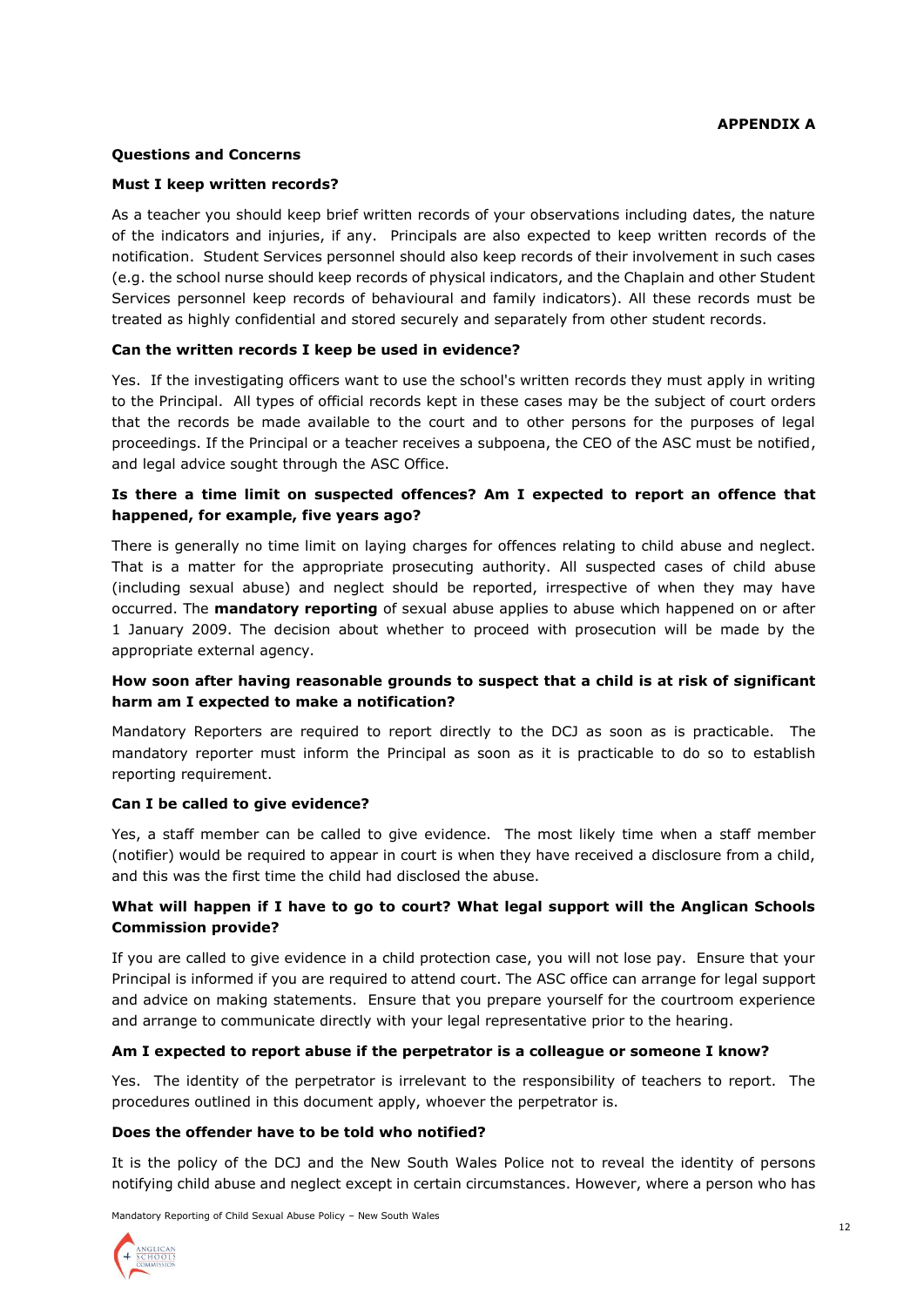notified an alleged offence is required to give evidence, their identity may be revealed in those proceedings. In extremely limited circumstances a court may also order that information which could identify the person who notified an alleged offence be disclosed. Any breaches of this policy should be reported to the Principal who in turn will advise the CEO of the ASC.

**It is important to note that the safety and welfare of the child is all important and that this is the primary concern of the school, the ASC and the DCJ. No action will be taken which may jeopardise the safety of the child.**



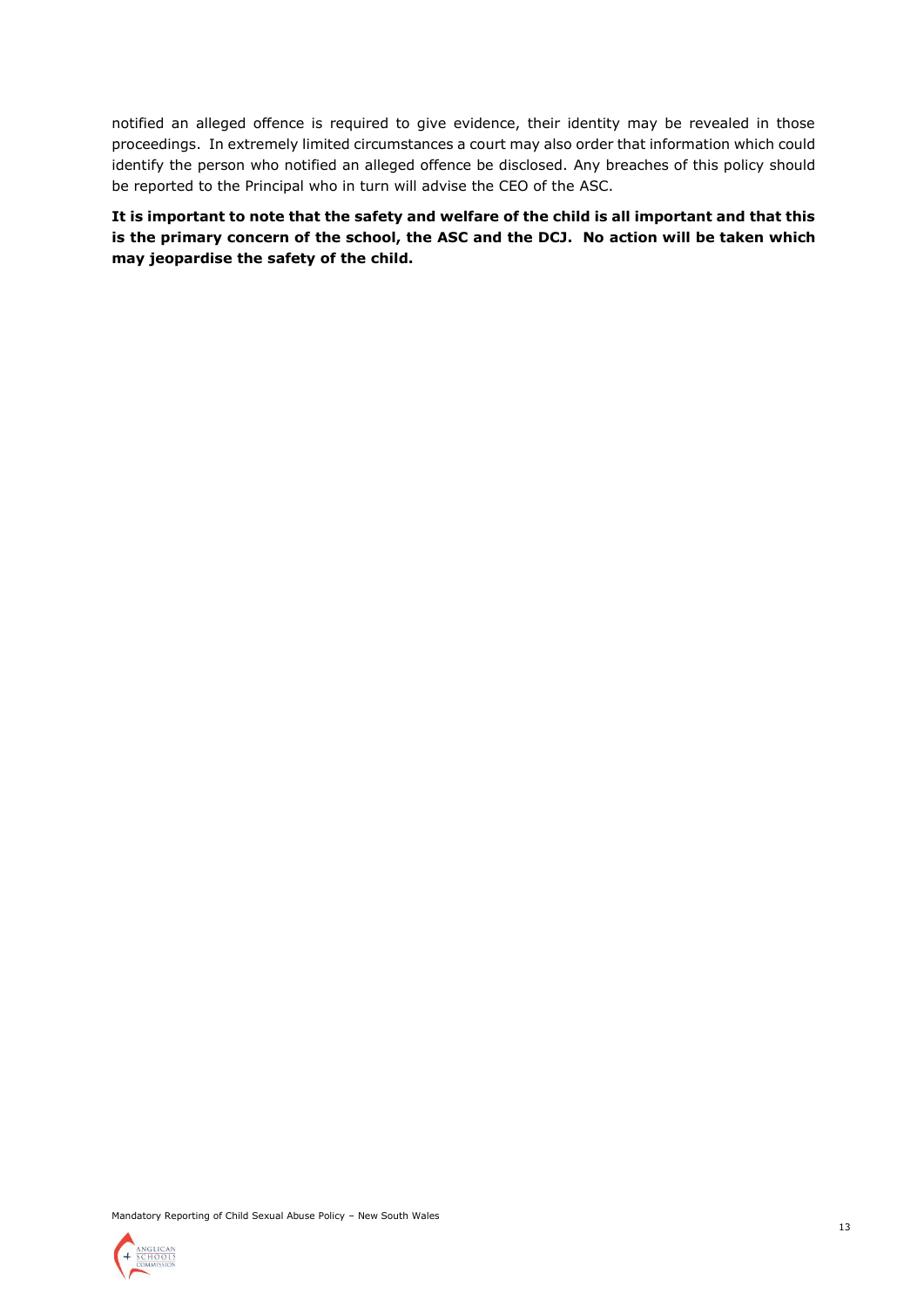#### **APPENDIX B**

#### **Dealing with a disclosure**

A student who discloses abuse or neglect will often do so with great hesitation and with feelings of fear and guilt. Frequently they only hint or tell part of the story to see how the teacher reacts before fully disclosing.

A disclosure can often arouse strong feelings in the person to whom the disclosure is being made. Such reactions may include shock, anger and helplessness. It is important to be aware and in control of these feelings and that they be dealt with following the disclosure. Pastoral Care Staff (such as the School Chaplain, Pastoral Dean, Psychologist, Nurse or Counsellor), may be of assistance in this regard.

It is not easy for students to disclose abuse or neglect as they may previously have been coerced, bribed or threatened into secrecy. They may need repeated reassurance that you believe them and that it was right to tell.

#### **Public disclosure**

It is possible that a student may start to disclose in class or with a group of other students. If disclosure does begin in a public area it is important for the teacher to use the strategy of **protective interrupting**, namely:

- Acknowledge that you have heard the student and stop them disclosing any further;
- Be supportive and gently indicate that they may want to talk to you about it in a more private situation; and
- Quietly arrange to see the student as soon as possible, such as after the lesson, away from the other students.

#### **Private disclosure**

The teacher's role is to listen actively to what the student may say but not push for details, or conduct an investigation:

- Remain calm and try not to express panic, shock or disbelief;
- Acknowledge that it can be difficult to talk about such things;
- Reassure the student that it is right to tell and emphasise your belief in them;
- Emphasise that the student is not to blame;
- Assure the student that they have the right to feel safe;
- Accept what is said by the student (only **minimum information** is required for action);
- Do not ask questions as this could contaminate any future evidence;
- Do not to express a judgement about the alleged perpetrator;
- Use appropriate vocabulary when speaking with the student;
- Do not promise not to tell;
- Tell the student that the matter will be reported to the appropriate authority;
- Allow the student the option of having your support during the initial agency interview; and
- Reassure the student that support will continue at school.

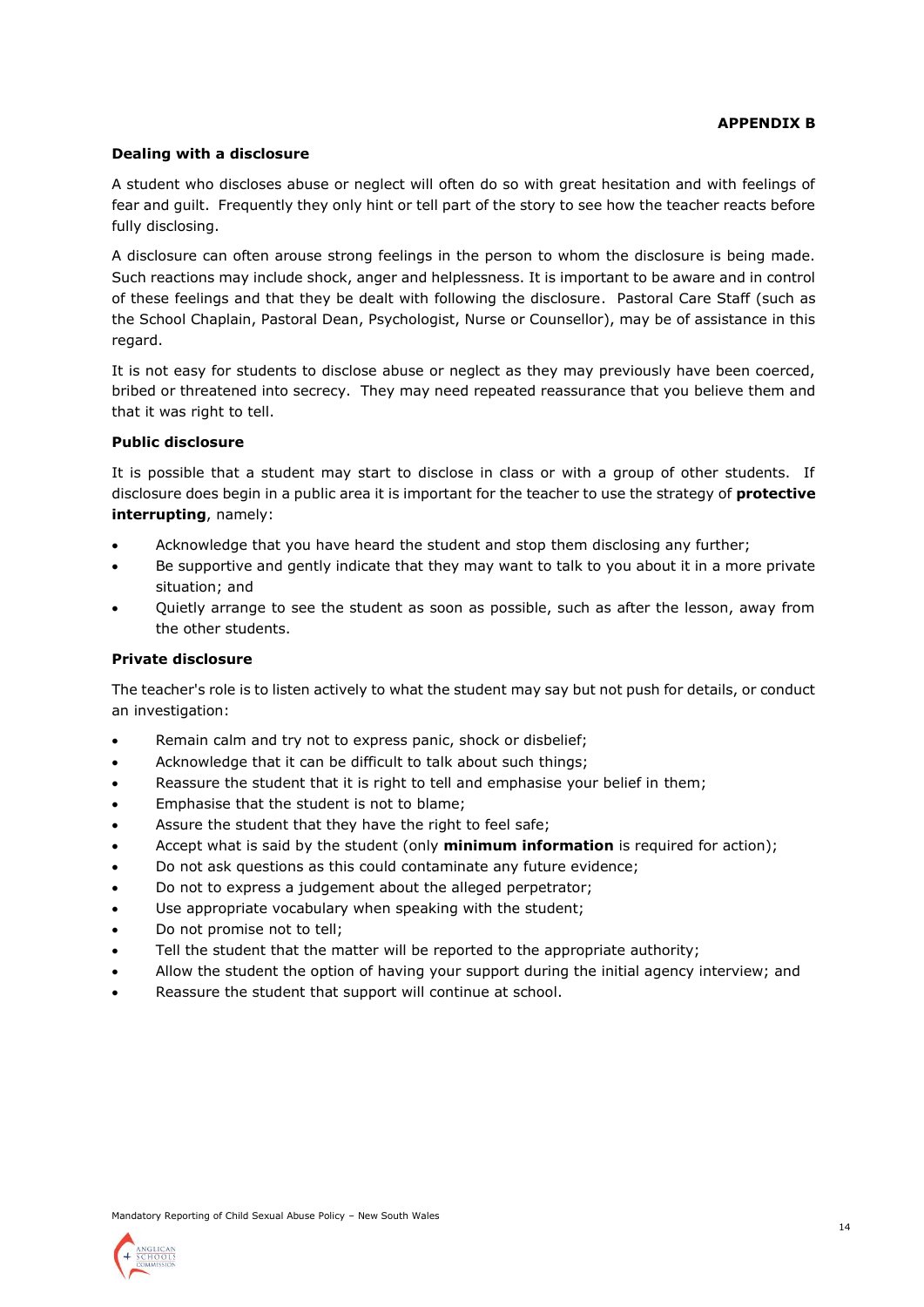# **Reporting to School Council**

| <b>Date of Incident</b><br>/ Date Reported<br>to School | <b>Date Reported to</b><br><b>Director General</b><br>(DoE) | <b>Date Reported to</b><br><b>Chief Executive</b><br>Officer (ASC) | Type<br>$(MR/SI)^*$ | <b>Incident Type</b> | <b>Incident</b> | <b>Process followed</b><br>is Compliant with<br><b>ASC Policy</b> |
|---------------------------------------------------------|-------------------------------------------------------------|--------------------------------------------------------------------|---------------------|----------------------|-----------------|-------------------------------------------------------------------|
|                                                         |                                                             |                                                                    |                     |                      |                 |                                                                   |
|                                                         |                                                             |                                                                    |                     |                      |                 |                                                                   |
|                                                         |                                                             |                                                                    |                     |                      |                 |                                                                   |
|                                                         |                                                             |                                                                    |                     |                      |                 |                                                                   |
|                                                         |                                                             |                                                                    |                     |                      |                 |                                                                   |
|                                                         |                                                             |                                                                    |                     |                      |                 |                                                                   |
|                                                         |                                                             |                                                                    |                     |                      |                 |                                                                   |
|                                                         |                                                             |                                                                    |                     |                      |                 |                                                                   |
|                                                         |                                                             |                                                                    |                     |                      |                 |                                                                   |

**MR** – Mandatory Report / **SI** – Serious Incident